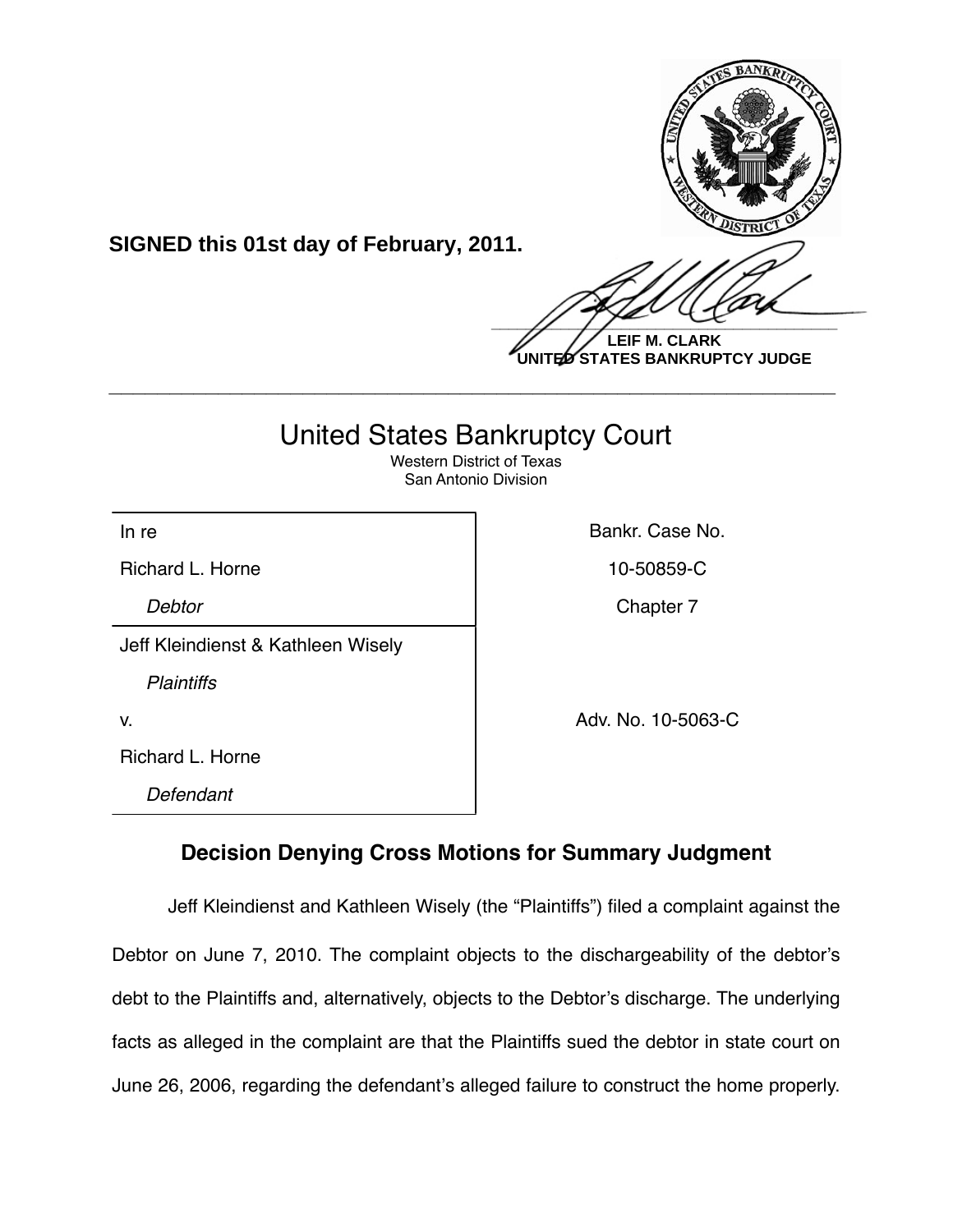The Plaintiffs alleged that the Debtor failed to comply with minimum building standards applicable to residential construction under the Texas Residential Construction Commission Act. The Plaintiffs also alleged that the Debtor violated section 17.50(a)(1) of the Texas Business and Commerce Code (the "Texas Deceptive Trade Practices— Consumer Protection Act" or the "DTPA") by engaging in the use or employment of a false, misleading or deceptive act or practice that is specifically enumerated in a subdivision of section 17.46(b) of the DTPA. (See Compl. at p. 3).

The Plaintiffs' case was referred to arbitration, and, on December 12, 2007, an arbitration award was entered in favor of the Plaintiffs, awarding them various damages totaling \$205,191.25. The arbitrator found that the Debtor and his construction company (Quail Run Construction, Inc.) made knowing and intentional misrepresentations in violation of the DTPA (*See* Arb. Award, Ex. 3 to MSJ.). Confusingly, the arbitrator also expressly found "no finding of fraud." (*see Id*.) On January 22, 2008 the arbitration award was reduced to a final judgment by a state district court.

The Plaintiffs' current complaint alleges that the Debtor's debt to them, arising from this state court judgment, is non-dischargeable under sections 523(a)(2)(A), 523(a) (4) and 523(a)(6) of the Bankruptcy Code. Plaintiffs claim, in general, that the Debtor and his wife (who is also a director of the Debtor's construction company) engaged in various fraudulent transfers in an effort to hide the Debtor's assets and to prevent the Plaintiffs from being able to collect on their judgment. Alternatively, the Plaintiffs allege that the Debtor should be denied a discharge for engaging in conduct that violates that sections  $727(a)(2)(A)$ ,  $(a)(2)(B)$ ,  $(a)(3)$  and  $(a)(7)$  of the Bankruptcy Code.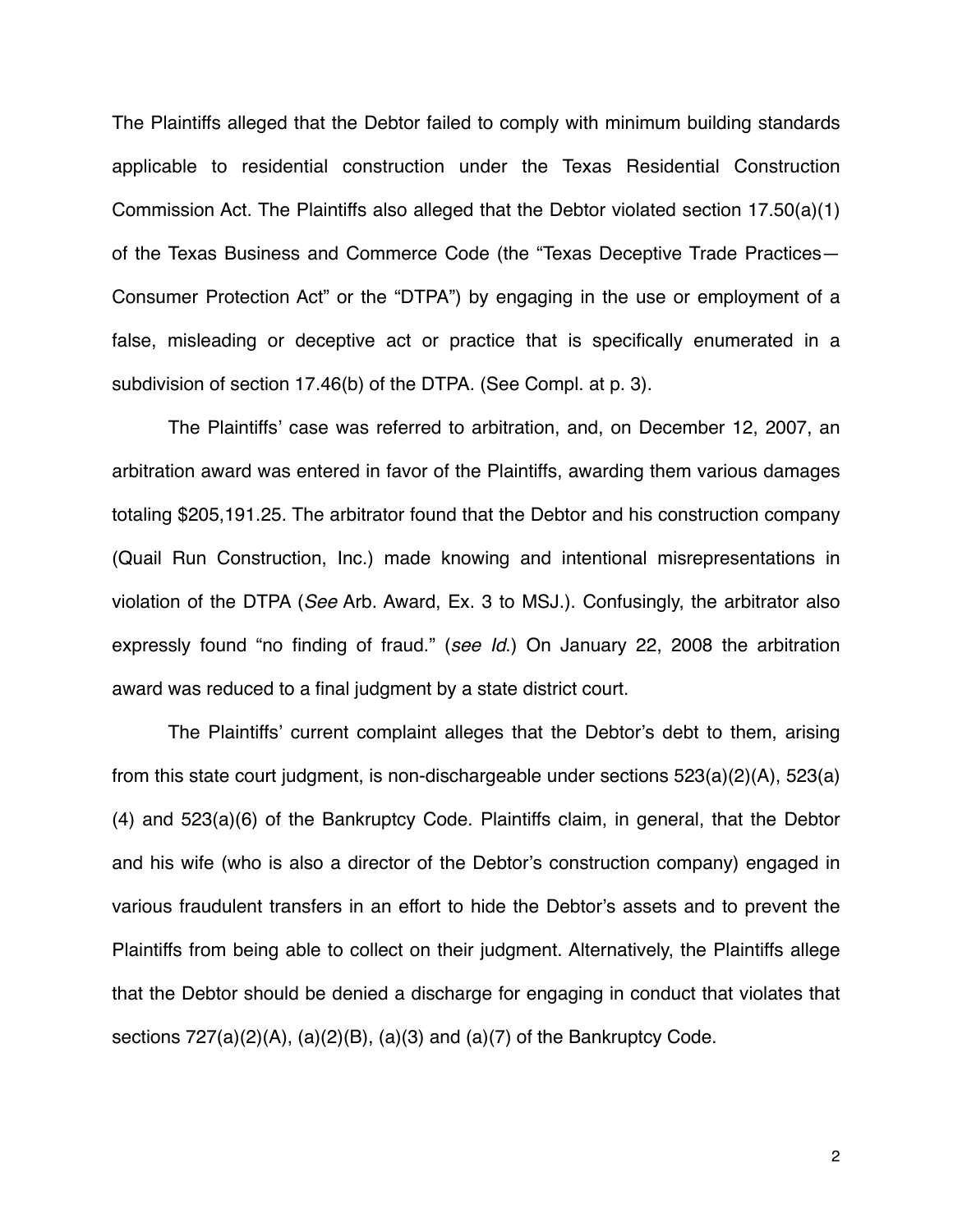The Plaintiffs' motion for summary judgment is based on an entirely different argument from that put forth in the complaint. In the complaint, the Plaintiffs alleged, in part, that the Debtor and his wife had engaged in various fraudulent transfers, and that those transfers somehow constituted conduct that would preclude the discharge of the Debtor's debt to the Plaintiffs under sections 523(a)(2)(A), (a)(4) and (a)(6) of the Code. The Plaintiffs' motion for summary judgment makes more sense. There the Plaintiffs argue that they should be granted partial summary judgment on their section 523(a) claims under the theory of collateral estoppel arising from the arbitration of the state court suit. It is unclear whether the Plaintiffs seek partial summary judgment on just their 523(a)(4) claim, as the first paragraph of their motion for summary judgment suggests, or on all of their 523(a) claims (which are mentioned later in the motion at pages 3 and 8). The Debtor's response addresses all three sections, however.

The Plaintiffs maintain that the arbitration award (since reduced to a final judgment) establishes collateral estoppel on the issue of whether the Debtor made knowing and intentional misrepresentations in violation of the TDPA. The plaintiffs argue that the arbitrator's finding establishes that the Debtor's debt to the Plaintiffs "is nondischargeable under sections 523(a)(4) and 523(a)(6) of the Code, as the Judgment was a result from the knowing and/or intentional misrepresentations in violation of the Texas Deceptive Trade Practices Act (the "DTPA") made by Richard Horne of a willful and malicious injury to the Judgment Creditor." (MSJ, p. 3.)

Initially, it appears that the Plaintiffs have misread and misapplied section 523 to their allegations. Section 523(a)(4) applies to fraud or defalcation while acting in a fiduciary capacity. The Plaintiffs have not alleged the existence of any fiduciary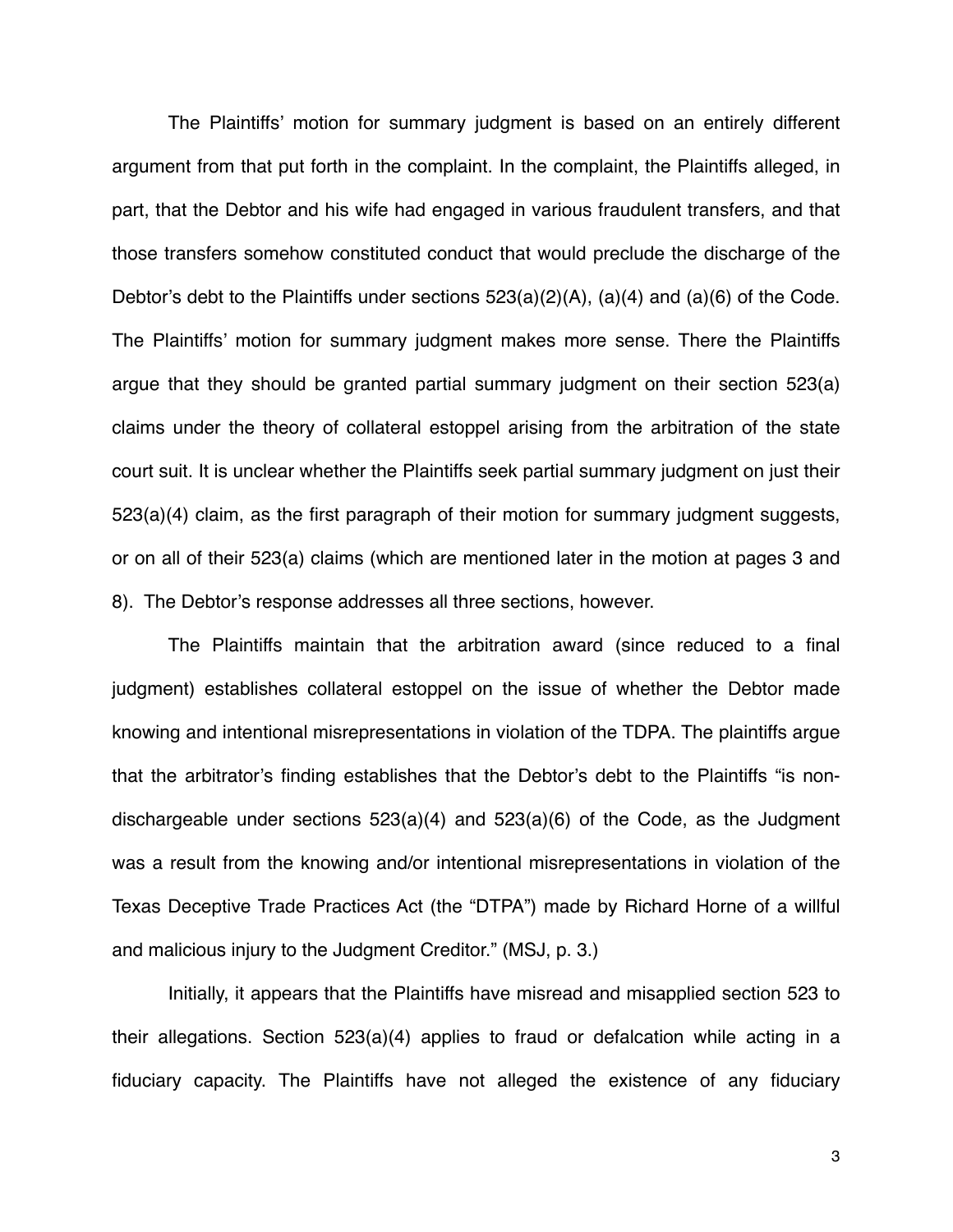relationship between the Debtor and the Plaintiffs in either their complaint or their motion for summary judgment. It appears as though the Plaintiffs meant to assert nondischargeability claims under sections 523(a)(2)(A) and (a)(6). However, as all three sections are referenced in the complaint, all three will be discussed here.

The Plaintiffs collateral estoppel argument asserts that "[a] creditor in a proceeding to determine the nondischargeability of a debt under section 523(a) may invoke the doctrine of collateral estoppel to bar relitigation of factual and legal issues that were actually litigated and determined in a prior state court proceeding." (MSJ, p. 6.) The Plaintiffs then lay out the Fifth Circuit test for collateral estoppel, asserting that the arbitration proceedings satisfy that test with regard to the issue of the Debtor's violation of the DTPA through knowing and intentional misrepresentation. The Plaintiffs then argue that the arbitrator's finding that the Debtor had violated the DTPA establishes, as a matter of law, that the debt is non-dischargeable under section 523(a)  $(2)(A)$ . (MSJ, p. 8-9.) Although the Plaintiffs quote section 523 $(a)(2)$  in their argument section (MSJ, p. 8), the Plaintiffs again refer only to section 523(a)(4) in their prayer for relief (MSJ, p. 10.). The Plaintiffs do not mention section 523(a)(6) in their argument or prayer for relief. That section is only mentioned on page 3 of their motion, where the Plaintiffs lay out their general request for a finding of non-dischargeability under sections  $523(a)(4)$  and  $(a)(6)$ .

The Debtor responded to the Plaintiffs' motion for summary judgment, denying that the state court litigation and the arbitration findings establish collateral estoppel for purposes of determining dischargeability under sections 523(a)(4) and (a)(6) of the Code. The Debtor argues that "a violation of the DTPA does not necessarily constitute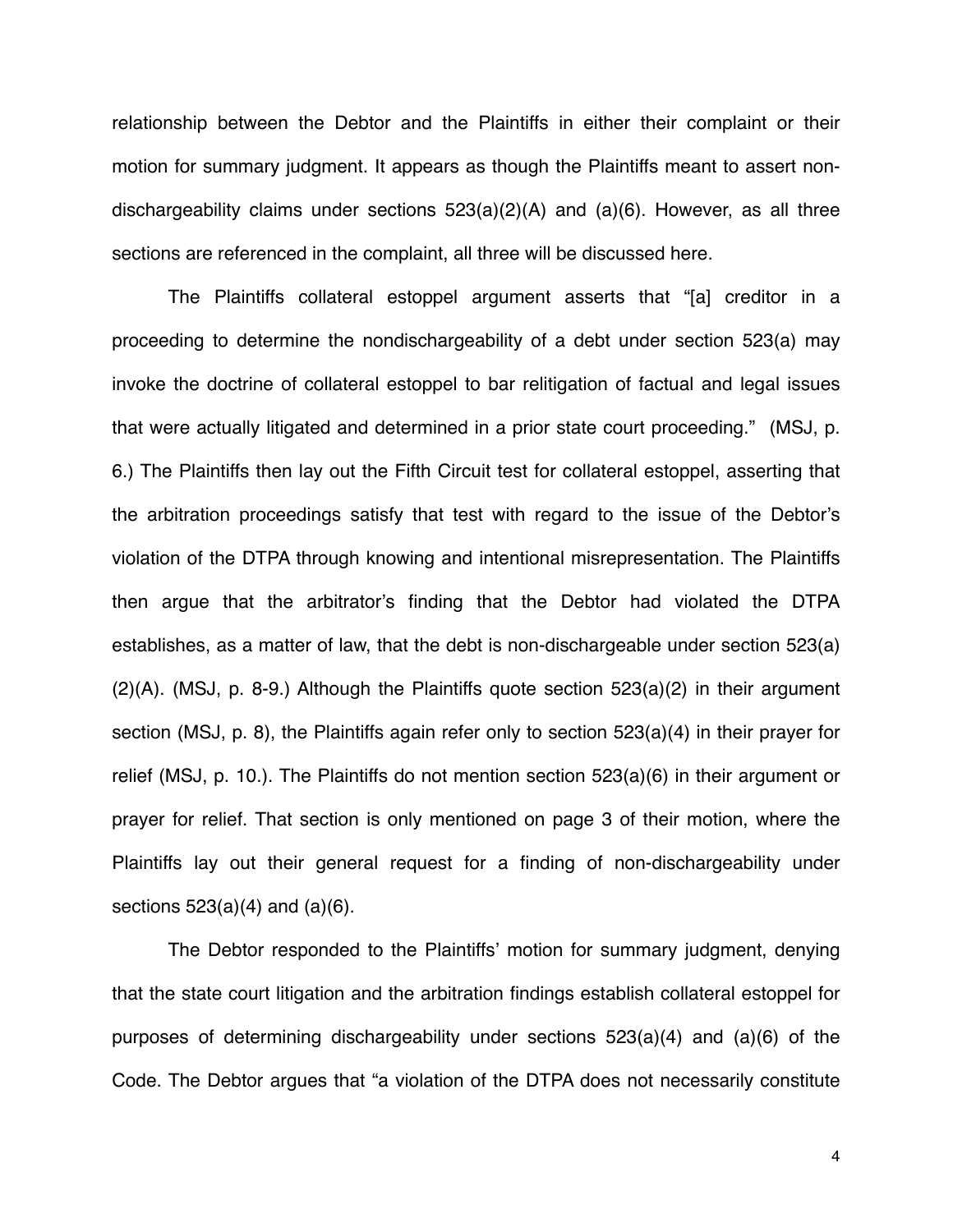fraud or defalcation while acting in a fiduciary capacity, or willful and malicious injury by the Debtor to another entity or to the property of another entity." (Resp., p. 2.) The Debtor further argues that the arbitrator's finding of "no finding of fraud" precludes the Plaintiffs' collateral estoppel argument with regard to their section 523(a)(2)(A) nondischargeability claim. (Id.) The Debtor further argues that "if the property or services were obtained before the making of any false representation, subsequent misrepresentations will have no effect on dischargeability." (Id.) The Debtor argues that a violation of the DTPA does not conclusively establish non-dischargeability under either section  $523(a)(2)$ ,  $(a)(4)$  or  $(a)(6)$ . The Debtor maintains that, 1) with respect to  $523(a)$ (2), the arbitrator specifically found no fraud; 2) with respect to 523(a)(4) there was no fiduciary relationship demonstrated between the Debtor and the Plaintiffs; and 3) with respect to 523(a)(6), there was no "willful" injury to the Plaintiffs' property as that term has been interpreted in the Fifth Circuit.

The Debtor filed his own motion for partial summary judgment. The Debtor argues that, under principles of collateral estoppel, the facts pled and proven in the state court litigation and the findings of the arbitrator establish that the Debtor did *not* commit fraud. Thus, the Debtor requests partial summary judgment in his favor with regard to the Plaintiffs' 523(a)(2) claim.

#### **Legal Analysis**

# 1. *Summary Judgment Standard*

Summary judgment is appropriate "if the pleadings, the discovery, and disclosure materials on file, and any affidavits show that there is no genuine issue as to any material fact and that the movant is entitled to judgment as a matter of law."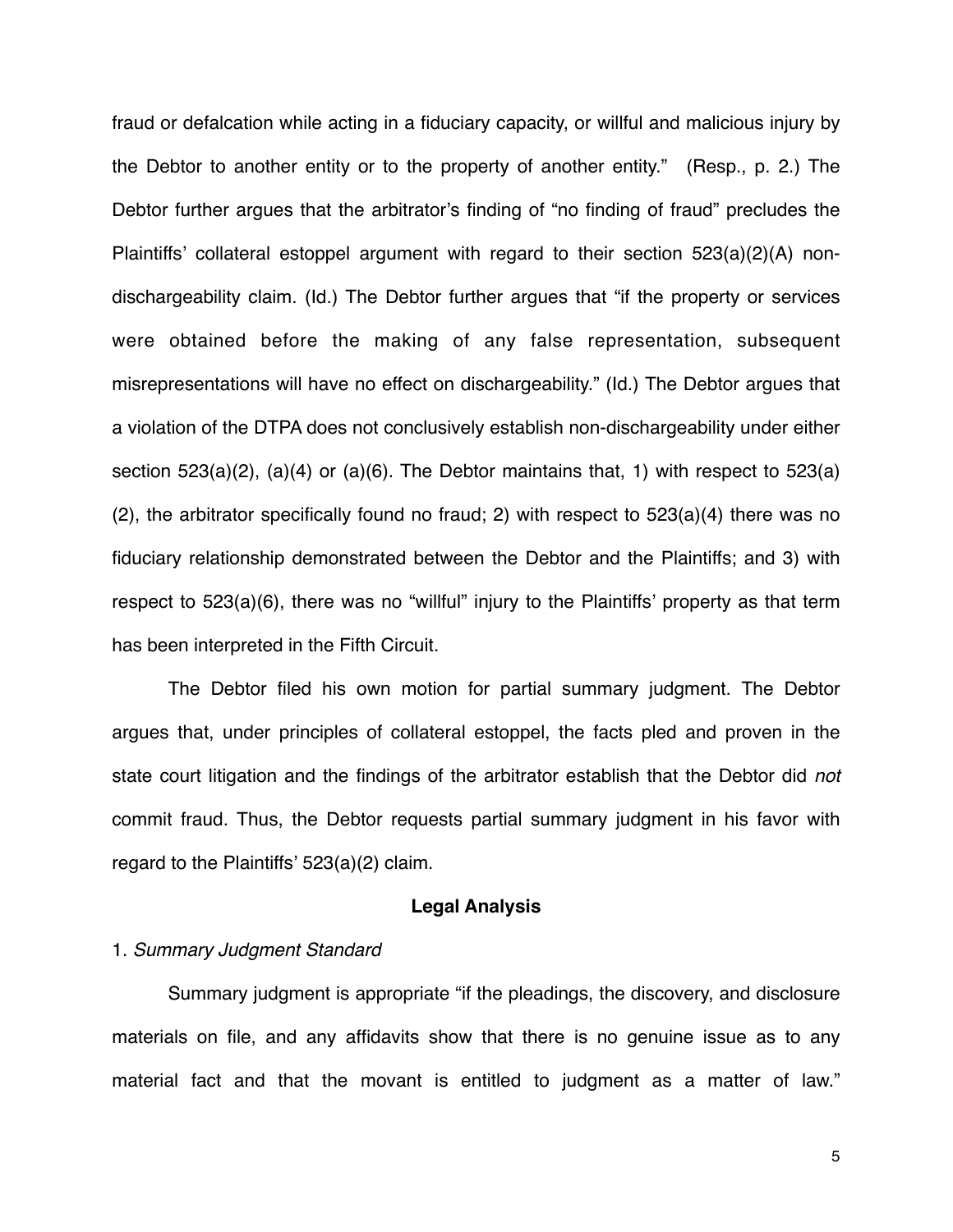FED.R.CIV.P. 56. Federal Rule of Bankruptcy Procedure 7056 incorporates Rule 56 in adversary proceedings. *See* FED.R.BANKR.P. 7056. The moving party bears the initial burden of "informing the district court of the basis for its motion, and identifying those portions of [the record] which it believes demonstrate the absence of a genuine issue of material fact." *Celotex Corp. v. Catrett*, 477 U.S. 317, 323 (1986); *Lincoln Gen. Ins. Co. v. Reyna*, 401 F.3d 347, 349 (5th Cir. 2005). "An issue is material if its resolution could affect the outcome of the action." *Weeks Marine, Inc. v. Fireman's Fund Ins. Co*., 340 F. 3d 233, 235 (5th Cir. 2003) (citing *Anderson v. Liberty Lobby, Inc*., 477 U.S. 242, 248 (1986)). If the moving party fails to meet its initial burden, the motion for summary judgment must be denied, regardless of the nonmovant's response. *Baton Rouge Oil & Chem. Workers Union v. ExxonMobil Corp*., 289 F.3d 373, 375 (5th Cir. 2002). When the moving party has met its Rule 56(c) burden, the nonmoving party cannot survive a motion for summary judgment by resting on the mere allegations of its pleadings; the nonmovant must identify specific evidence in the record and articulate the manner in which that evidence supports that party's claim. *Johnson v. Deep E. Tex. Reg'l Narcotics Trafficking Task Force*, 379 F.3d 293, 304 (5th Cir. 2004). The nonmovant must do more than show that there is some metaphysical doubt as to the material facts. *Armstrong v. Am. Home Shield Corp*., 333 F.3d 566, 568 (5th Cir. 2003). In deciding a summary judgment motion, the court draws all reasonable inferences in the light most favorable to the nonmoving party. Anderson, 477 U.S. at 255; *Calbillo v. Cavender Oldsmobile, Inc.*, 288 F.3d 721, 725 (5th Cir. 2002).

If the movant bears the burden of proof on an issue at trial, a successful motion for summary judgment must present evidence that would entitle the movant to judgment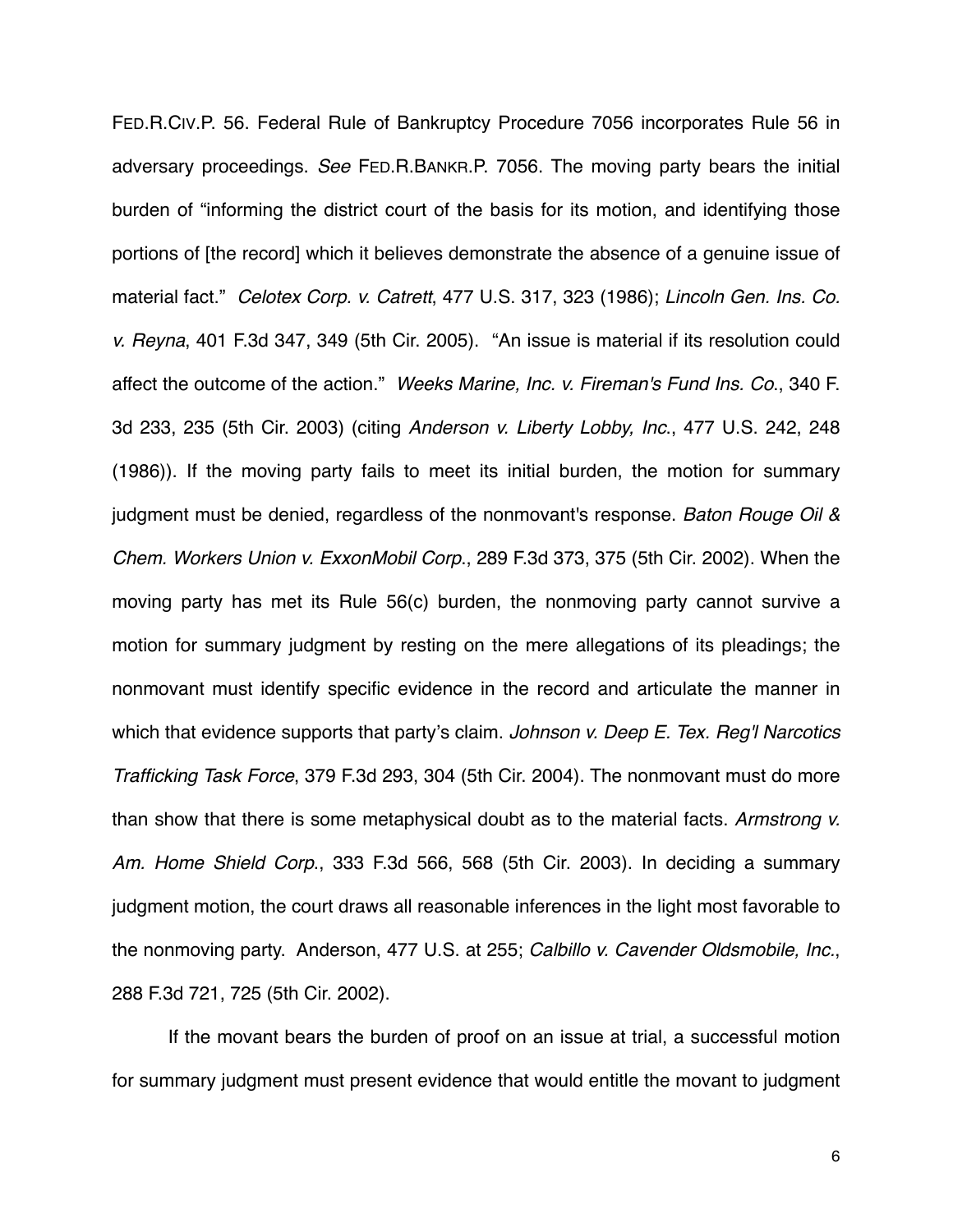at trial. *Malacara v. Garber*, 353 F.3d 393, 403 (5th Cir. 2003). Upon an adequate showing, the burden shifts to the non-moving party to establish a genuine issue of material fact. *Sossamon v. Lone Star State of Tex*., 560 F.3d 316, 326 (5th Cir. 2009). The nonmoving party has a duty to respond with specific evidence demonstrating a disputed fact issue. *Celotex Corp*., 477 U.S. at 324. Here, the Plaintiffs bear the ultimate burden of demonstrating that their claim is non-dischargeable. *See Grogan v. Garner,* 498 U.S. 279, 291 (1991) (holding that the creditor bears the burden of proving an exception to discharge under section 523(a) by a preponderance of the evidence). Thus, the Plaintiffs, as the parties moving for summary judgment, bear the burden of proving that they would be entitled to judgment at a trial on the merits, and that there are no material issues of fact as to any of the elements of their case.

# 2. *Collateral Estoppel*

When the judgment from which the moving party seeks to apply collateral estoppel was entered in state court, federal courts will look to that state's law on issue preclusion. A prior state court judgment will be given preclusive effect if "(1) the law of the state where the judgment was rendered would give preclusive effect to the judgment and (2) under federal law, no exception to the full faith and credit statute, 28 U.S.C. § 17.38, applies." *Viking Dynamics, Ltd. v. O*'*Neill*, 260 B.R. 122, 126 (Bank. E.D. Tex. 2001) (citing *Crain v. Limbaugh (In re Limbaugh)*, 155 B.R. 952, 956 (Bankr. N.D. Tex. 1993)). In Texas, "a party is collaterally estopped from raising an issue when: (1) the facts sought to be litigated in the second case were fully and fairly litigated in the first; (2) those facts were essential to the prior judgment; and (3) the parties were cast as adversaries in the first case." *Pancake v. Reliance Ins. Co. (In re Pancake)*, 1997 U.S.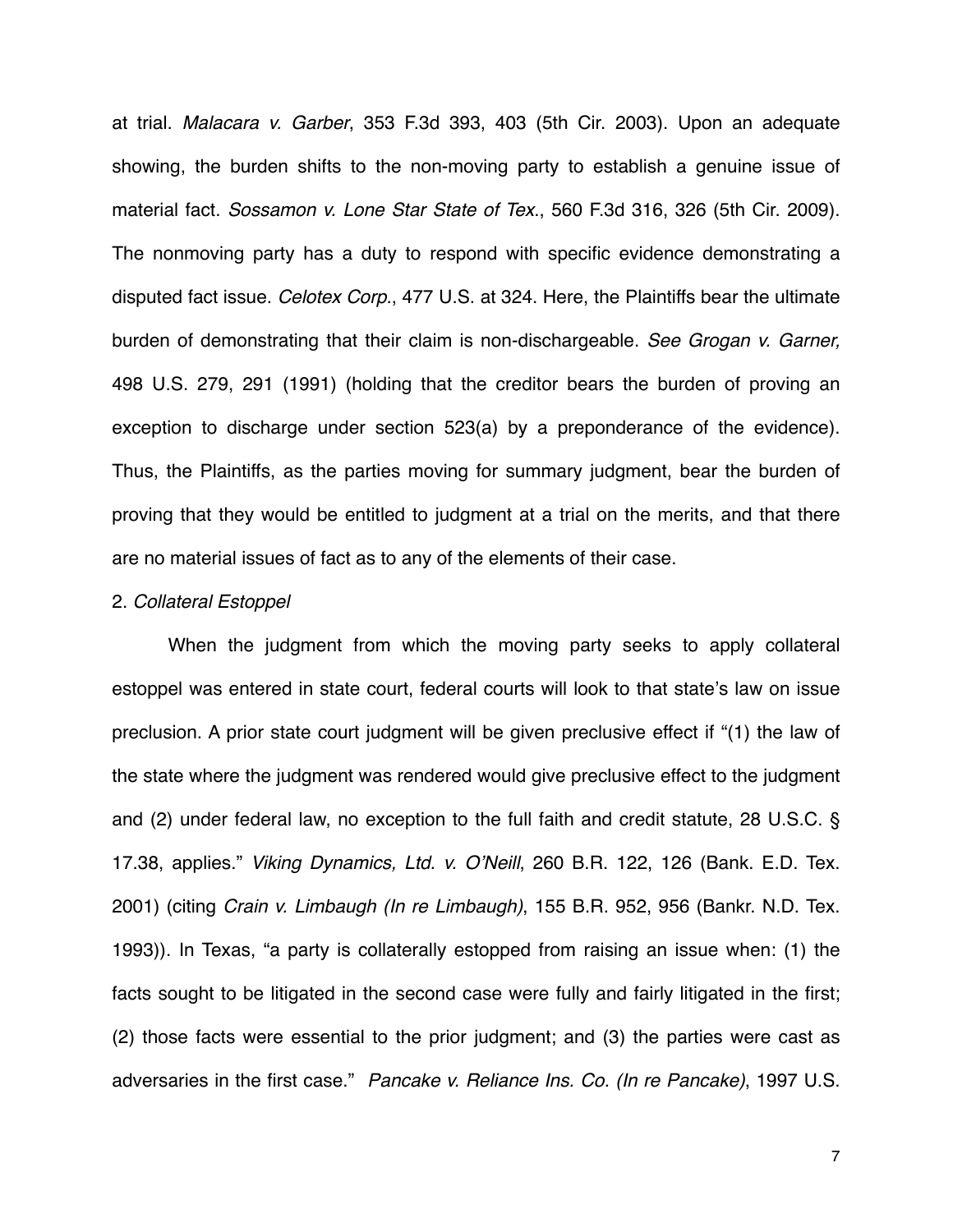App. LEXIS 12991, at \*3 (5th Cir. 1997). This state law test is different from the federal common law test for application of collateral estoppel. As discussed below, in the context of non-dischargeability claims, the federal test for collateral estoppel must also be considered. The federal test

require[s] the party invoking estoppel to establish that ʻ(1) the issue at stake must be identical to the one involved in the prior action; (2) the issue must have been actually litigated in the prior action; and (3) the determination of the issue in the prior action must have been a necessary part of the judgment in that earlier action.' RecoverEdge, 44 F.3d at 1290 (citing Sheerin v. Davis (In re Davis), 3 F.3d 113, 114 (5th Cir. 1993)). The key difference between the two is the requirement that the issue be identical for federal collateral estoppel.

4, 2010). In essence, "the doctrine of issue preclusion, or collateral estoppel, ʻbars relitigation of any ʻultimate issue' of fact actually litigation and essential to the judgment in a prior suit, regardless of whether the second suit is based upon the same cause of action.'" *Ragupathi v. Bairrington (In re Bairrington)*, 183 B.R. 754, 756 (Bankr. W.D.

*Kesselring v. Doyal (In re Doyal)*, 2010 Bankr. LEXIS 741, at \*7-8 (Bankr. W.D. Tex. Mar.

Tex. 1995) (quoting *Daniels v. The Equitable Life Assurance Society of the U.S*., 35 F.3d 210, 212 (5th Cir. 1994)). Here, as discussed below, the claims in the two proceedings (i.e. violation of the DTPA and non-dischargeability under section 523(a)) are not identical, but the facts underlying the Plaintiffs' DTPA claims form the basis of the Plaintiffs' non-dischargeability claims, thus implicating Texas' law of issue preclusion. "The subject matter of the two suits may be different as long as the requirements for collateral estoppel are met." *Id*. (citing *Eagle Properties v. Scharbauer*, 807 S.W.2d 714, 721 (Tex. 1990)).

A debtor in a proceeding to determine the non-dischargeability of a debt under section 523(a) may invoke the doctrine of collateral estoppel to bar re-litigation of factual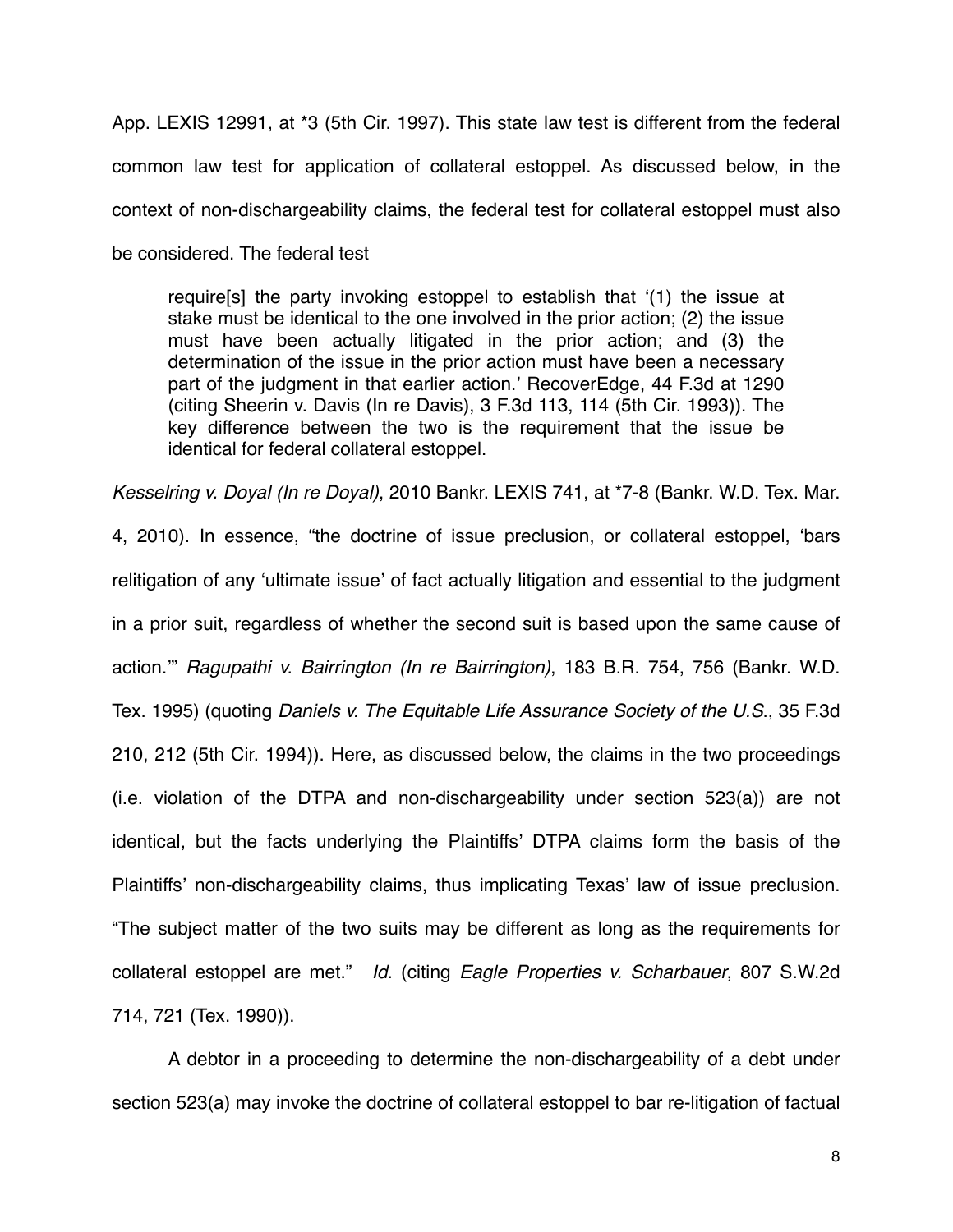and legal issues that were actually litigated and determined in a prior state court proceeding. *See Grogan v. Garner*, 498 U.S. at 285, n. 11 ("We now clarify that collateral estoppel principles do indeed apply in discharge exception proceedings pursuant to § 523(a)."); *Recoveredge, L.P. v. Pentecost*, 44 F.3d 1284, 1295 (5th Cir. 1995) (stating that "it is well settled that state judgments for damages and/or equitable relief based on fraud and related causes of action can have collateral estoppel effect in subsequent bankruptcy proceedings to determine dischargeability under § 523(a)). The failure to present the trial record to the bankruptcy court "is not a *per se* bar to the application of issue preclusion[.]" *Sheerin v. Davis (In re Davis)*, 3 F.3d 113, 115 (5th Cir. 1993). But the evidence before the bankruptcy court must be sufficient to allow the court to determine whether the issue was "actually litigated." *See Arendondo v. Thomas (In re Thomas)*, 2005 Bankr. LEXIS 284, at \*10 (Bankr. N.D. Tex. Feb. 23, 2005) (noting that, while a trial record is not always required, "[t]he record must, however, provide a sufficient basis upon which the bankruptcy court may determine that the issue to be decided was actually litigated and necessarily decided in state court"). *See also Davis*, 3 F.3d at 115 (allowing collateral estoppel to be used despite absence of record of prior proceedings because other evidence of the proceeding, including the jury charge and the opinion, was available).

Here, the parties both contend that collateral estoppel is applicable to the Plaintiffs' 523(a) claims. (See Pl. MSJ, p. 6-7; Def. MSJ, p. 506.) Regarding the second element of issue preclusion in Texas, the resolution of the DTPA issue was a necessary part of the final judgment—indeed, the arbitrator specifically found that the Debtor had "made knowing and/or intentional misrepresentations in violation of the DTPA."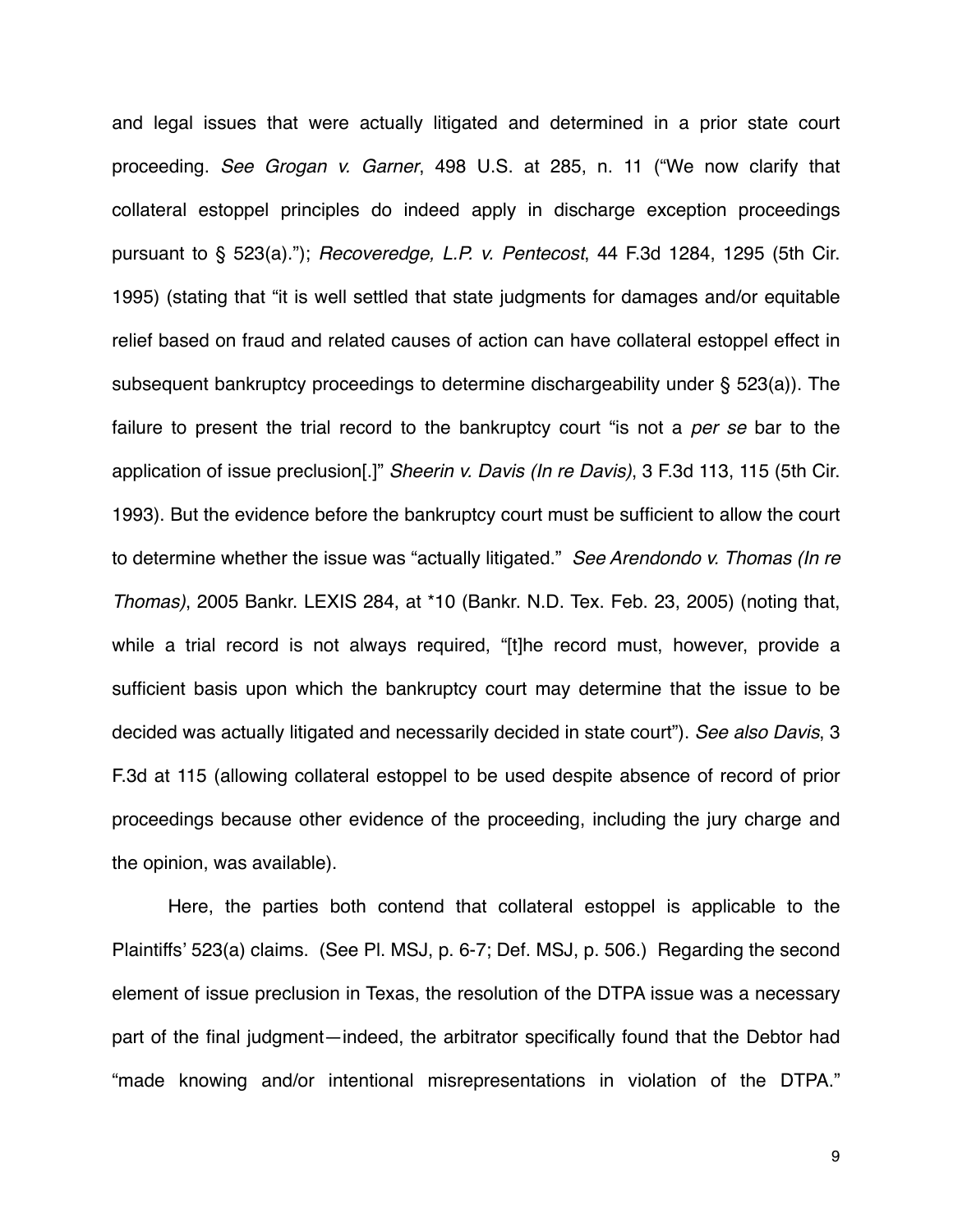Regarding the third element, it is clear that the parties were adversaries in the arbitration proceeding. Regarding the first element—whether the facts sought to be litigated in the second case were fully and fairly litigated in the first—courts within the Fifth Circuit will deem an issue to have been "actually litigated" if the prior court conducted a hearing at which the parties appeared and gave evidence. *See Raspanti v. Keaty (In re Keaty)*, 397 F.3d 264, 272 (5th Cir. 2005) ("The requirement that an issue be ʻactually litigated' for collateral estoppel purposes simply requires that the issue is raised, contested by the parties, submitted for determination by the court, and determined."); *James Talcott, Inc. v. Allahabad Bank, Ltd*., 444 F.2d 451, 459-460 (5th Cir. 1971) (stating that "where a question of fact is put in issue by the pleadings, and is submitted to the jury or other trier of facts for its determination, and is determined, that question of fact has been ʻactually litigated.'") (citing RESTATEMENT OF JUDGMENTS § 68, comment (c) (1942)); *Viking Dynamics, Ltd. v. O*'*Neill (In re O*'*Neill)*, 260 B.R. 122, 127 (Bankr. E.D. Tex. 2001) (finding that collateral estoppel was appropriate in connection with plaintiff's non-dischargeability claim because Texas law would give preclusive effect to the arbitration award at issue where the arbitrator had conducted a hearing at which the parties had appeared and given evidence); *114 Kimbell Square, Ltd. v. Ritter*, 2007 U.S. Dist. LEXIS 41811, at \*17-18 (N.D. Tex. June 8, 2007) (concluding that collateral estoppel precluded the retrial of plaintiff's fraud claim in the bankruptcy court because it was clear from the arbitration award that the arbitrator and considered and denied the fraud claim).

Here, it is clear that the parties appeared and presented evidence on the facts underlying the Plaintiffs' DTPA claim. Furthermore, the arbitration award shows that the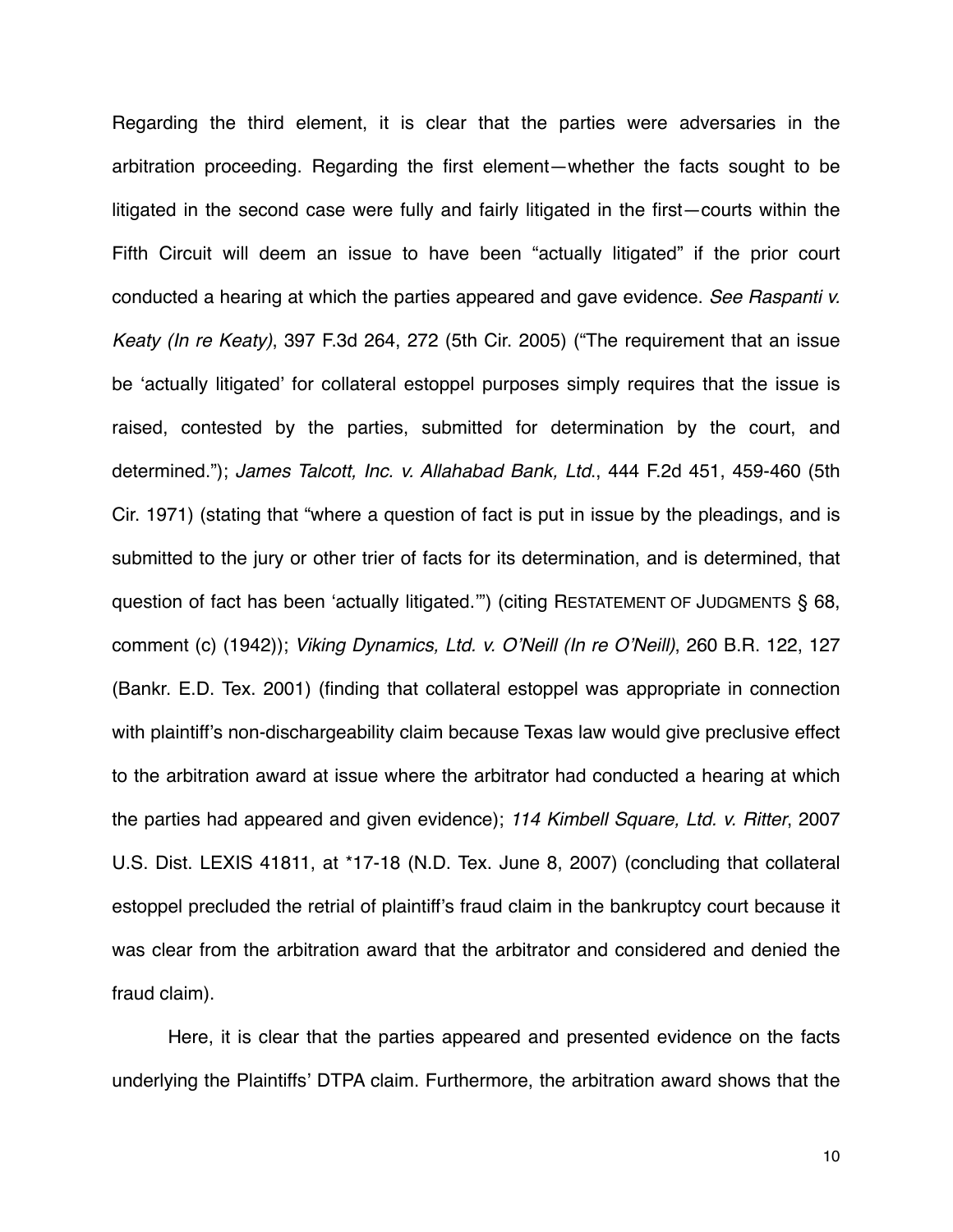arbitrator considered the Plaintiffs' DTPA claim in light of that evidence and ultimately found in favor of the Plaintiffs. It bears remembering that under Texas' law of collateral estoppel the issues in the two proceedings need not be identical. Rather, the relevant consideration is whether the underlying facts in the second proceeding were fully and fairly litigated in the first. *See Doyal*, 2010 Bankr. LEXIS 741, at \*8. Collateral estoppel may be applied here to conclusively establish that the Debtor violated the DTPA. The next question thus becomes whether, as a matter of law, the Debtor's violation of the DTPA renders his debt non-dischargeable under section 523(a).

While under Texas' law of issue preclusion the issues in the two suits need not be identical, *see id*., when it comes to applying issue preclusion in the context of nondischargeability claims, federal law requires bankruptcy courts to compare the elements of the state law claim to the elements of the 523(a) non-dischargeability claim to determine whether they require proof of the same facts. In other words, once a party has satisfied the applicable state law test for issue preclusion, bankruptcy courts must apply a "federal test" whereby the bankruptcy court "ʻexamine[s] the judgment rendered in the prior proceeding, together with the subsidiary facts actually litigated and necessarily decided, to determine whether the record contain[s] sufficiently detailed facts and findings to supply each of the elements of a § 523(a) claim.'" *Pollock v. Marx (In re Marx)*, 171 B.R. 218, 223 (Bankr. N.D. Tex. 1994) (qouting *Crain v. Limbaugh (In re Limbaugh)*, 155 Bankr. 952, 956 (Bankr. N.D. Tex. 1993)); *see also Thomas*, 2005 Bankr. LEXIS 284, at \*10 ("Issue preclusion will prevent a bankruptcy court from determining dischargeability issues for itself only if ʻthe first court has made specific, subordinate, factual findings on the identical dischargeability issue in question … and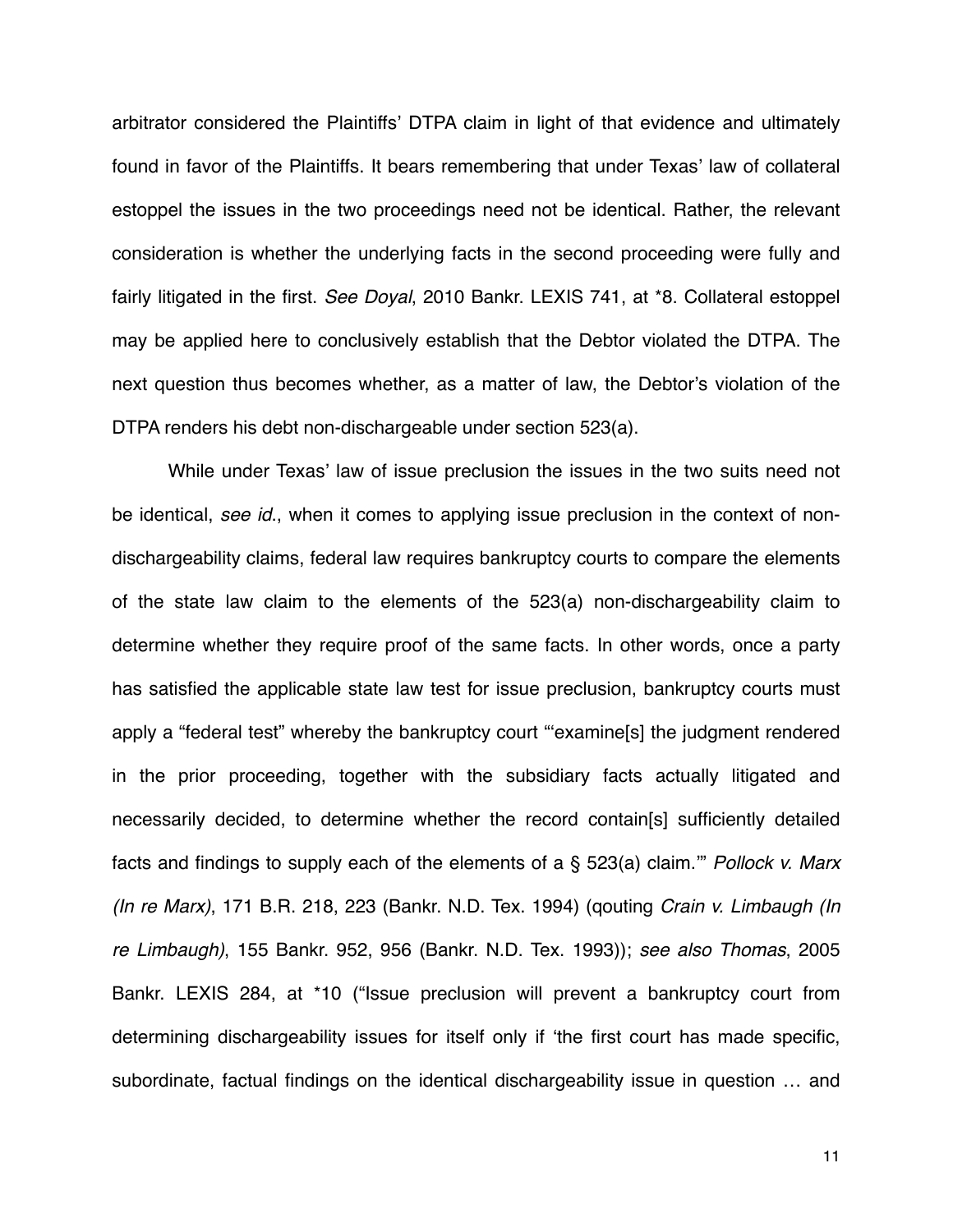the facts supporting the court's findings are discernible from that court's record.'") (quoting *In re Dennis*, 25 F.3d 274, 278 (5th Cir. 1994)); *FTC v. Abeyta (In re Abeyta)*, 387 B.R. 846, 851-852 (Bankr. D.N.M. 2008) (noting that "[s]ummary judgment on a non-dischargeability claim may [] be granted based on a prior judgment obtained outside of bankruptcy provided that the prior judgment establishes all elements necessary to the determination of non-dischargeability under the Bankruptcy Code").

Accordingly, the following discussion addresses the elements required for each of the Plaintiffs' 523(a) claims as well as whether the arbitrator's finding that the Debtor "made knowing and/or intentional misrepresentations in violation of the DTPA," together with his finding of "no finding of fraud," satisfies those elements.

## 3. *Section 523(a)(2)*

The Plaintiffs maintain that the arbitrator's finding that the Debtor "made knowing and/or intentional misrepresentations in violation of the DTPA" also satisfies the elements of a §  $523(a)(2)(A)$  claim for non-dischargeability, entitling the Plaintiffs to summary judgment on this issue. The Debtor, on the other hand, asserts that a violation of the DTPA does not automatically make the debt non-dischargeable under section 523 (a)(2)(A). The Debtor adds that the arbitrator's finding of "no finding of fraud" affirmatively *precludes* a finding that the Plaintiffs are entitled to summary judgment on their § 523(a)(2)(A) claim, and actually entitles the Debtor to summary judgment on this issue.

Where, as here, the evidence before the court does not include a trial record or detailed findings of fact by the trier of fact,

[t]he only way that this court could possibly hold that any factual issue decided in the prior state court proceeding precludes [the debtor] from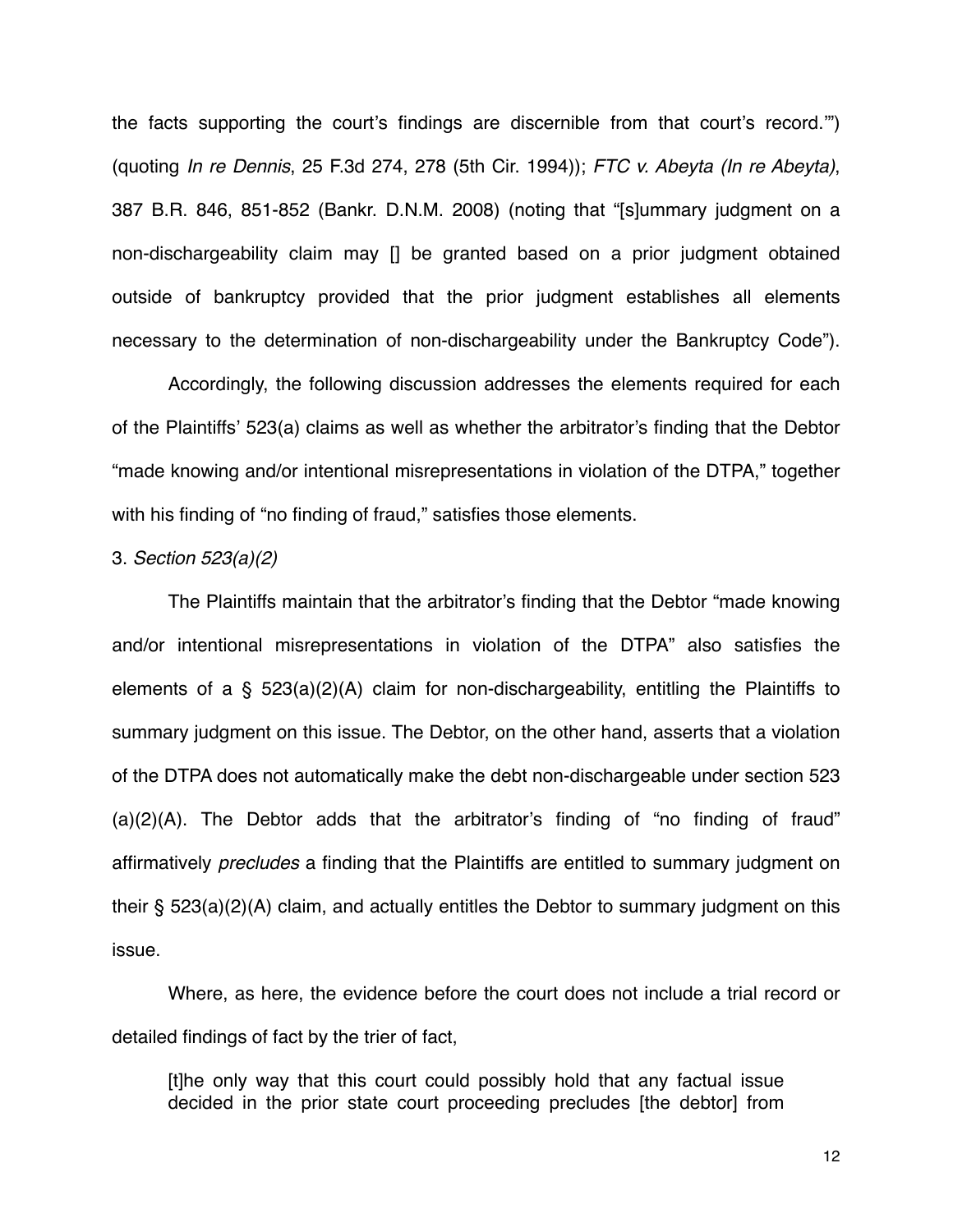litigating the dischargeability complaint is if this court could find that a particular factual issue necessary to a finding of nondischargeability was also necessary to the state court judge's ruling.

*Kaner v. Wheeler (In re Wheeler)*, 2003 Bankr. LEXIS 1690, at \*7 (Bankr. N.D. Tex. Dec.

16, 2003); *see also O*'*Brien v. Zangara*, 217 B.R. 26, 32 (Bankr. E.D.N.Y. 1998) (quoting

*Universal American Barge Corp. v. J-Chem, Inc*., 946 F.2d 1131, 1137 (5th Cir. 1991)

and stating that, with regard to arbitration awards, "the absence of written findings and

reasons may make preclusion impossible ʻunless necessarily implied from the nature of

the claim and award'"). The Debtor points out that the Plaintiffs have failed to cite any

case law in support of their argument that a DTPA violation necessarily satisfies the

requirements for non-dischargeability under 523(a)(2)(A).

Bankruptcy courts in Texas have, in fact, addressed this issue before.

When examining whether the requisite elements of the Plaintiffs' 523(a)(2) (A) claim have been satisfied for purposes of applying collateral estoppel principles to the arbitrator's findings, it is helpful to first lay out the standards for a 523(a)(2)(A) claim. A debt will be found non-dischargeable under section 523(a)(2)(A) if it arose from any debt for money, property, services … to the extent obtained by false pretenses, a false representation, or actual fraud, other than a statement respecting the debtor's or an insider's financial condition. 11 U.S.C. § 523(a)(2)(A). The Fifth Circuit has recently reiterated that "[a] creditor must prove the debtor's intent to deceive in order to obtain a non-dischargeability judgment under [] § 523(a)(2)(A)." *Friendly Fin. Service - Eastgate v. Dorsey (In re Dorsey)*, 505 F.3d 395, 399 (5th Cir. 2007). A section 523(a)  $(2)(A)$  cause of action for fraud will exist under § 523(a)(2)(A) when a debtor makes promises of current or future action which, at the time they were made, he had no intention of fulfilling. In order to succeed on his legal theory, the objecting party must prove that: (1) the debtor made representations; (2) at the time they were made the debtor knew they were false; (3) the debtor made the representations with the intention and purpose to deceive the creditor; (4) the creditor relied on such representations; and (5) the creditor sustained losses as a proximate result of the representations.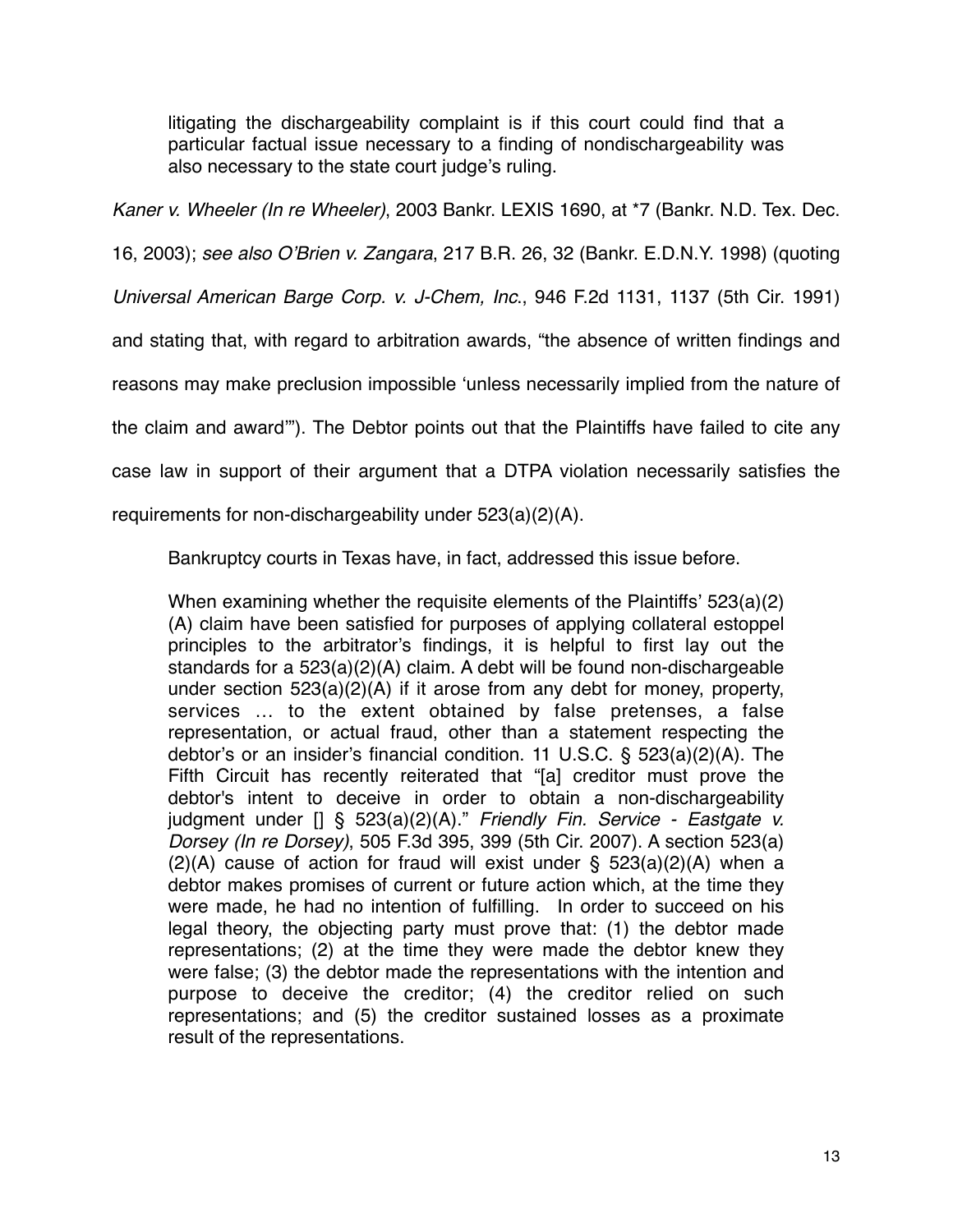*Bairrington*, 183 B.R. at 757 (citing *In re Bercier*, 934 F.2d 689 (5th Cir. 1991)). To establish "false pretenses" or "false representations" under section 523(a)(2)(A) "the creditor must show ʻ(1) [a] knowing and fraudulent falsehood [ ], (2) describing past or current facts, (3) that [was] relied upon by the other party[ ].[']" *Jacobson v. Ormsby (In re Jacobson)*, 2007 U.S. App. LEXIS 17844, at \*5 (5th Cir. July 26, 2007). In turn, for a debtor's representation to be deemed false, a creditor must satisfy the test for fraud laid out above. *See Gen. Elec. Capital Corp. v. Acosta (In re Acosta)*, 406 F.3d 367, 372 (5th Cir. 2005). The addition of "actual fraud" to section 523(a)(2)(A) in 1978 did not change the existing case law requiring a creditor to show actual or positive fraud; rather it was merely meant to clarify existing case law on the limited scope of the fraud exception to discharge. *See Recoveredge, LP v. Pentecost*, 44 F.3d 1284, 1293, n. 16 (citing the discussion in 3 COLLIER ON BANKRUPTCY, ¶ 523.08[5] at 523-58 regarding the addition of "actual fraud" to section  $523(a)(2)(A)$ ). Finally, the failure to disclose a material fact when one has a duty to do so is sufficient to establish non-dischargeability for fraud under section 523(a)(2)(A). *In re McMullen*, 2004 Bankr. LEXIS 2558, at \*16-17 (Bankr. N.D. Tex. July 15, 2004) ("A ʻfinding of fraud does not require an affirmative statement … [it] may be predicated on a failure to disclose [a] material fact … [C]ourts have overwhelmingly held that a debtor's silence regarding material fact can constitute a false representation actionable under section 523(a)(2)(A).") (*quoting Wolstein v. Docteroff (In re Docteroff*), 133 F.3d 210, 216 (3d Cir. 1997)).

In sum, to establish non-dischargeability under section 523(a)(2)(A), a creditor must show actual fraud as opposed to merely constructive fraud. In other words, § 523 (a)(2)(A) excepts from discharge "debts obtained by frauds involving ʻmoral turpitude or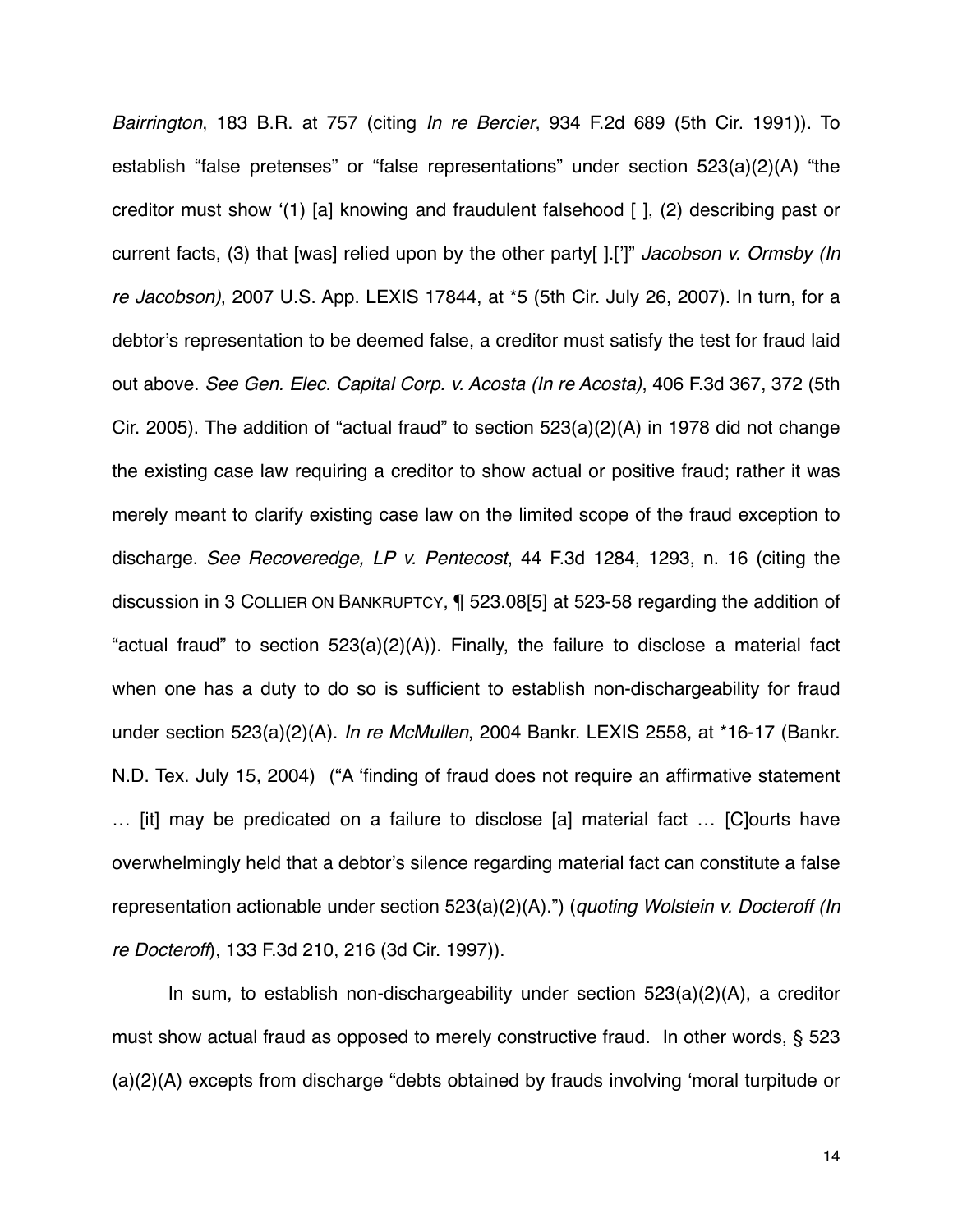intentional wrong, and any misrepresentations must be knowingly and fraudulently made.'" *In re Acosta*, 406 F.3d at 372 (citing *In re Martin*, 963 F.2d 809, 813 (5th Cir. 1992)). The bad intent "may be inferred from ʻreckless disregard for the truth or falsity of a statement combined with the sheer magnitude of the resultant misrepresentation.'" *Id*. (citing *In re Norris*, 70 F.3d 27, 30 n.12 (5th Cir. 1995), citing *In re Miller*, 39 F.3d 301, 305 (11th Cir. 1994).). "Nevertheless, an honest belief, even if unreasonable, that a representation is true and that the speaker has information to justify it does not amount to an intent to deceive... Thus, a ʻdumb but honest' defendant does not have scienter."

Id. (citations omitted).

Plaintiffs maintain that their allegations of fraud in their state court complaint, together with the arbitrator's finding that the Debtor violated the DTPA through knowing and/or intentional misrepresentations, satisfies the requirements of section 523(a)(2)(A).

(Pl. MSJ, pp. 6-7.) Plaintiffs' state court complaint alleged a violation of section 17.50(a)

(1) of the DTPA. That section provides that:

A consumer may maintain an action where any of the following constitute a producing cause of economic damages or damages for mental anguish:

 ! (1) the use or employment by any person of a false, misleading, or deceptive act or practice that is:

(A) specifically enumerated in a subdivision of Subsection (b) of Section

17.46 of this subchapter; and

(B) relied on by a consumer to the consumer's detriment[.]

TEX. BUS. & COM. CODE § 17.50. To prevail on a DTPA claim,

a plaintiff must show that (1) the plaintiff was a consumer; (2) the defendant committed, among other things, a ʻlaundry list' violation under DTPA § 17.46(b) on which the plaintiff detrimentally relied or any unconscionable action or course of action; and (3) the wrongful act was a producing cause of the plaintiff's economic or mental-anguish damages.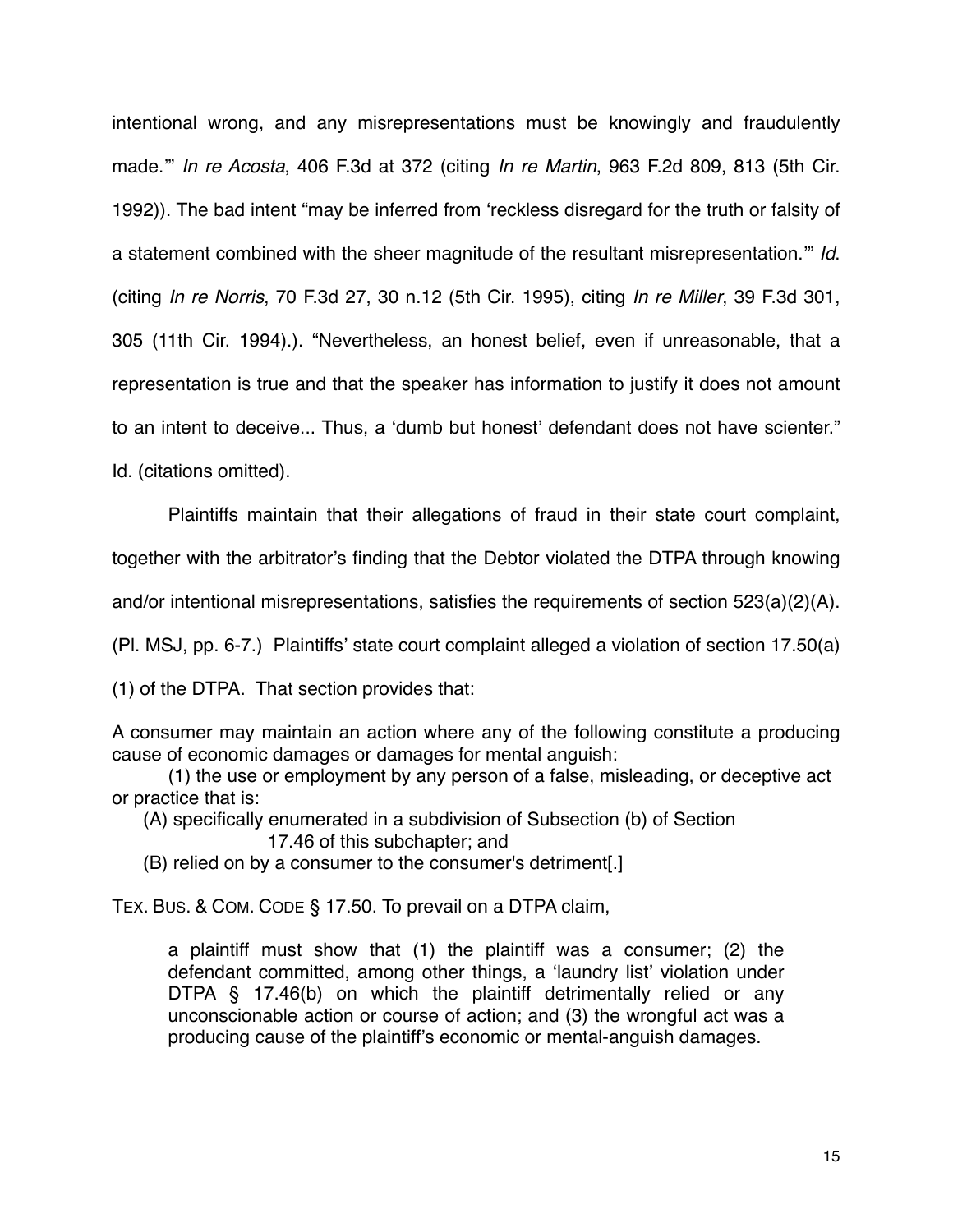Thomas, 2005 Bankr. LEXIS 284, at \*14-15. In their state court complaint the Plaintiffs alleged seven separate violations of subsection (b) of section 17.46 (which lays out the so-called "laundry list" violations). Specifically, the Plaintiffs alleged violations of the following subsections: (2), (3), (5), (7), (12), (20) and (24). (See Ex. 1 to Pl.'s MSJ, pp. 5-6.) Section 17.50(b) provides for enhanced damages (beyond economic damages) if the trier of fact finds that the acts complained of under section 17.50(a) were committed either knowingly or intentionally. Although the Plaintiffs seem to also rely on their common law fraud allegations (found in their state court complaint) for purposes of their collateral estoppel argument here, the arbitrator made no finding of common law fraud. Rather, the arbitrator found only a knowing and/or intentional violation of the DTPA. Accordingly, we need only address whether the elements required for that finding would also satisfy a finding of non-dischargeability under section 523(a)(2)(A).

The bankruptcy court for the Western District of Texas addressed this very issue in Bairrington, 183 B.R. at 759 (Kelly, B.J.). There, the plaintiff had argued that the state court's finding that the defendant had committed various laundry list DTPA violations should, under principles of collateral estoppel, entitle the plaintiff to summary judgment on its 523(a) non-dischargeability claims. *Id*. at 755-56. The particular laundry list violations asserted in the state court action (subsections (5) and (7) of section 17.46(b)) did not require proof that the defendant had made the misrepresentations intentionally or knowingly. *Id*. at 759 (citing Texas case law). The court found that the elements of the § 523(a)(2)(A) non-dischargeability claim were not the same as the elements of the plaintiff's asserted DTPA violations. *Id*. at 760. Further, the court noted that, under Texas law, a knowing violation of the DTPA required proof of elements that differed from those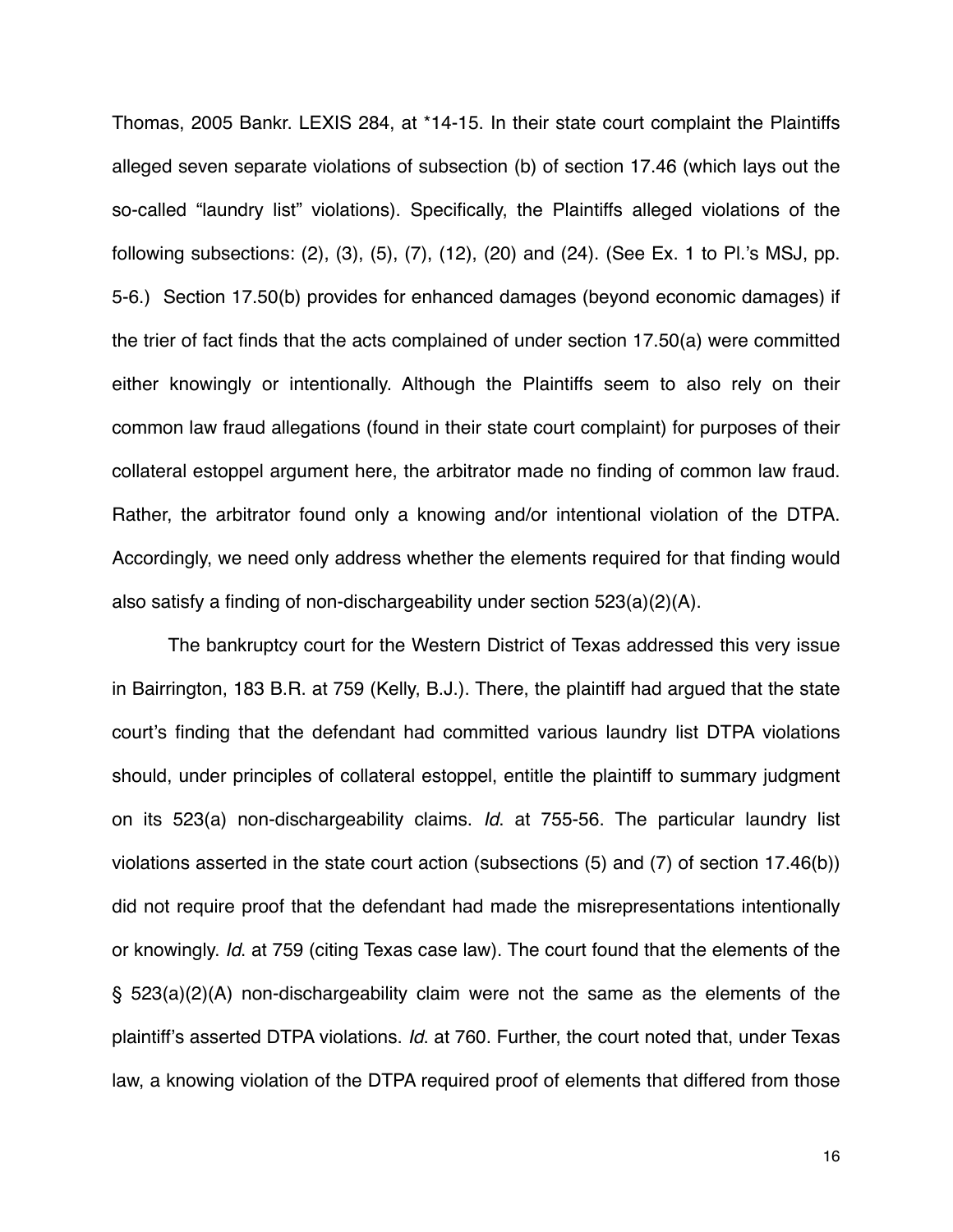required for fraud. *Id*. (citing *Natland Corp. v. Banker*'*s Port, Inc*., 865 S.W.2d 52 (Tex. App.—Corpus Cristi 1993, writ denied)). Thus, the state court's findings that the defendant had knowingly committed various violations of the DTPA could not be used, under collateral estoppel principles, to mandate a finding of non-dischargeability under section 523(a)(2)(A). *Id*. Similarly, in *Thomas*, the bankruptcy court for the Northern District of Texas found that a plaintiff's state court judgment finding violations of subsections 2, 5, 12 and 24 of the DTPA, section 17.46(b) did not preclude the debtor from later litigating dischargeability under section 523(a)(2)(A) in the bankruptcy court. 2005 Bankr. LEXIS 284, at \*5. The court noted that "intent to make a misrepresentation" was not a necessary element of a DTPA claim, though it is a necessary element to a section 523(a)(2)(A) action. *Id*. at \*12-15. Because the "state court record [did] not include a finding of false representation with intent to deceive the plaintiffs," the judgment did not establish "that the state court based its DTPA judgment on elements of fraud required by § 523(a)(2)(A)." *Id*. at \*15-16.

Here, the arbitration award does not state which particular laundry list violations the Debtor committed. Further, it only makes the conclusory observation that the Debtor "made knowing and/or intentional misrepresentations." In short, because the DTPA standards for "knowingly" and "intentionally" are different, the arbitration award (which the state court judgment incorporated) is insufficient to bar litigation of the elements of section 523(a)(2)(A). Had the arbitrator found simply a *knowing* violation, that finding would not have been sufficient for collateral estoppel purposes. On the other hand, had the arbitrator found an *intentional* violation, without qualification, that finding might have been sufficient for application of collateral estoppel. *See, e..g., Wallace v. Davis (In re*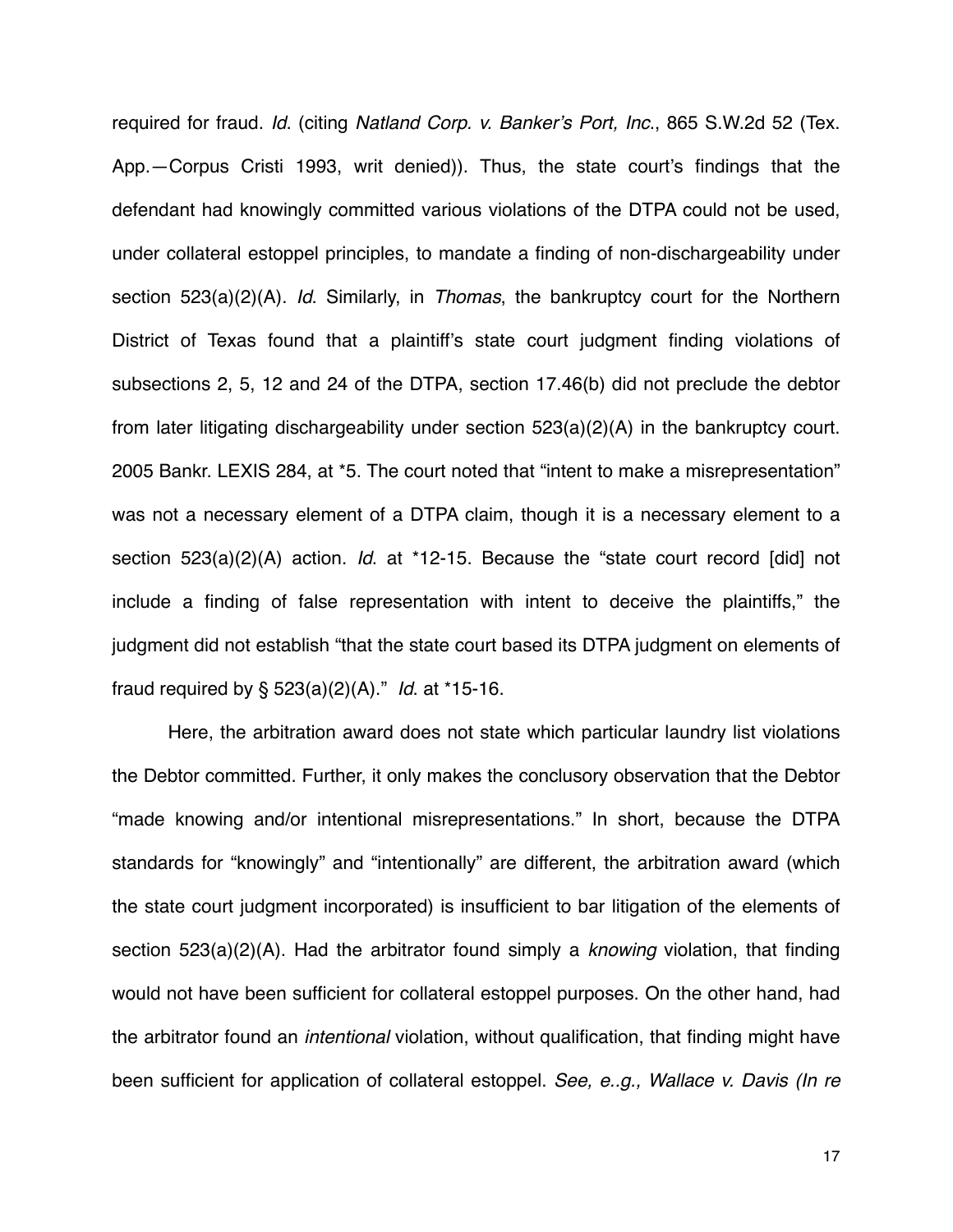*Davis*), 377 B.R. 827 (Bankr. E.D. Tex. 2007) (state court judgment finding intentional violations of subsections 7, 12 and 23 of section 17.46(b) held sufficient to establish collateral estoppel because the state court had found, *inter alia*, an "intent to deceive"); *see also Bennett v. Smith (In re Smith)*, 2006 Bankr. LEXIS 3196, at \*42-44 (Bankr. M.D.N.C. Nov. 16, 2006) (finding that a violation of North Carolina's Unfair Trade Practices Act did not render debt non-dischargeable under section 523(a)(2)(A) because the prior court had not made any finding of intent to deceive in connection with the UTPA claim); *Floars v. Marshburn (In re Braswell)*, 2009 Bankr. LEXIS 1670, at \*4-5 (Bankr. E.D.N.C. June 4, 2009) (finding that the superior court's conclusion that the debtor had willfully and intentionally engaged in unfair and deceptive trade practices established that the debt arising therefrom was non-dischargeable under section 523(a)  $(2)(A)$ ).

Because the language of the arbitration award did not distinguish between the Debtor's knowing misrepresenttions and his intentional misrepresentations, it is impossible to tell whether the facts as found by the arbitrator are sufficient to establish non-dischargeability under section 523(a)(2)(A). *See Wheeler*, 2003 Bankr. LEXIS 1690, at \*7-8. Accordingly, collateral estoppel cannot be applied to the Plaintiff's 523(a) (2)(A) claim. Summary judgment in the Plaintiffs' favor on this count is therefore inappropriate.

Summary judgment in the Debtor's favor is also inappropriate because the award could have been based on a finding of intentional misrepresentation—it does not explicitly provide otherwise. Because there is no trial record and no detailed findings of fact to which this court could look for guidance, there is an insufficient basis in the state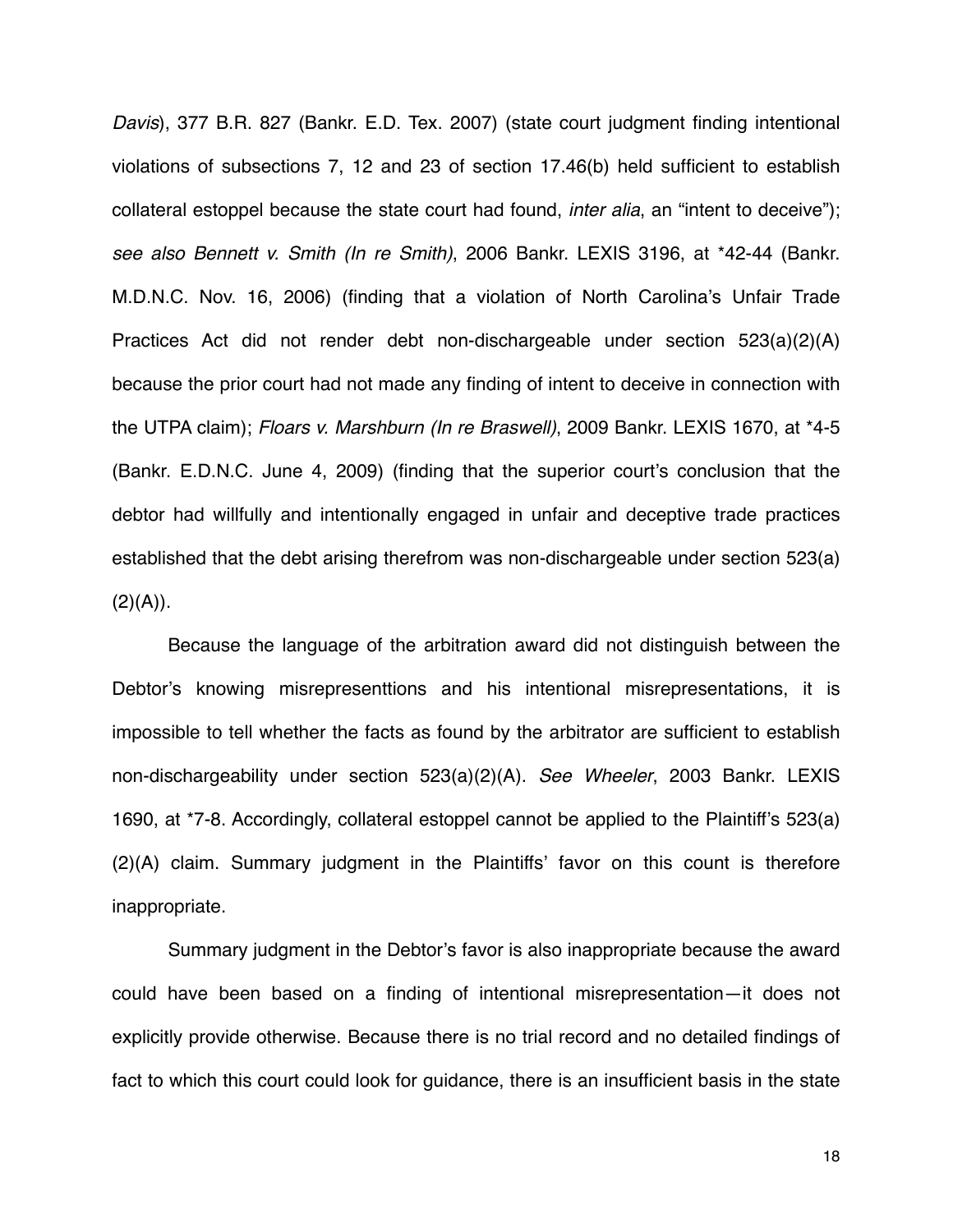record to permit this court to bar litigation of either position (the Plaintiff's or the Defendants') with respect to the § 523(a)(2)(A) cause of action. Both the Plaintiffs' motions and the Defendant's motion for summary judgment as to the § 523(a)(2)(A) action are denied.

## 4. *Section 523(a)(4) and (a)(6)*

The Plaintiffs' argument that their judgment for DTPA violations be given preclusive effect with regard to their claim under section 523(a)(4) can be quickly and easily disposed of. Under section 523(a)(4), a debt for "fraud or defalcation while acting in a fiduciary capacity, embezzlement, or larceny" may not be discharged. 11 U.S.C. § 523(a)(4). Here, a crucial element is missing from both the Plaintiffs' pleadings and from the arbitration award. A claim of non-dischargeability under section 523(a)(4) for fraud or defalcation while acting in a fiduciary capacity requires a showing of a pre-existing fiduciary relationship. *In re McMullen*, 2004 Bankr. LEXIS 2558, at \*29 (N.D. Tex. July 15, 2004). The Fifth Circuit has concluded that, for purposes of section 523(a)(4), the fiduciary relationship must arise out of an express or technical trust. *In re Miller*, 156 F. 3d 598, 602 (5th Cir. 1998) (citing *Texas Lottery Comm*'*n v. Tran*, 151 F.3d 339, 342 (5th Cir. 1998)). In their state court action the Plaintiffs did not allege, nor did the arbitrator conclude, that the Debtor owed the Plaintiffs any fiduciary duties. Thus, the arbitrator's award has no preclusive effect with respect to the Plaintiffs' § 523(a)(4) claim. Summary judgment on that claim is therefore inappropriate, and is here denied.

Similarly, the Plaintiffs' argument that their state court DTPA judgment should be applied to collaterally estop the Debtor from litigating the Plaintiffs' claim of nondischargeability under section 523(a)(6) can also be disposed of quickly. Under section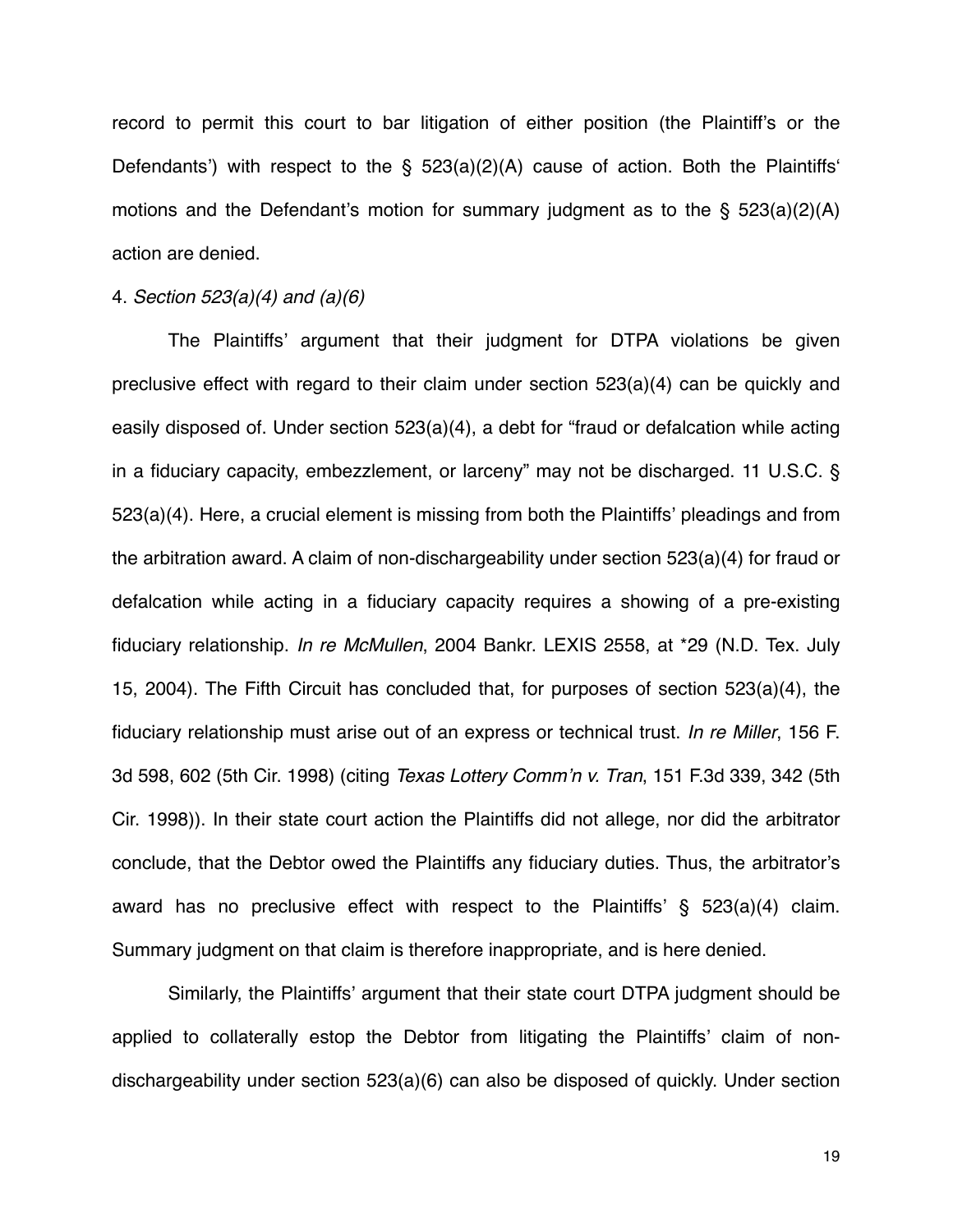523(a)(6) "[a] cause of action for willful and malicious injury will also be excepted from discharge." *Bairrington*, 183 B.R. at 758. An injury will be deemed malicious "if it was wrongful and without just cause or excuse, even in the absence of personal hatred, spite or ill will." *Id*. The word "willful" in section 523(a)(6) "modifies the word ʻinjury,' indicating that nondischargeability takes a deliberate or intentional injury, not merely a deliberate or intentional act that leads to injury." *Kawaauahu v. Geiger*, 523 U.S. 57, 61 (1998). In *Kawaauahu*, the Supreme Court distinguished intentional torts–which the Court noted "generally require that the actor intend ʻthe consequences of an act,' not simply ʻthe act itself'"–from negligent or reckless torts, and concluded that "debts arising from recklessly or negligently inflicted injuries do not fall within the compass of § 523(a) (6)." *Id*. at 61-64. The Fifth Circuit has articulated the Supreme Court's test as follows: "[t]he test for willful and malicious injury under  $\S$  523(a)(6), [] is condensed into a single inquiry of whether there exists ʻeither an objective substantial certainty of harm or a subjective motive to cause harm' on the part of the debtor." *Berry v. Vollbracht (In re Vollbracht)*, 276 Fed. Appx. 360, 361 (5th Cir. 2007). The Plaintiffs did not allege in their state court complaint, and the arbitrator did not find, either a subjective substantial certainty of harm or that the Debtor subjectively intended to cause harm to the Plaintiffs. A finding that the Debtor acted intentionally under the DTPA "does not lead to the conclusion that the state court determined that [the debtor] deliberately or intentionally acted to cause harm or injury as required under § 523(a)(6)." *Kuhn v. Driver (In re Driver)*, 305 B.R. 266, 270 (Bankr. N.D. Tex. 2003); *see also Bairrington*, 183 B.R. at 761 (concluding that collateral estoppel could not be applied because the elements of a deceptive trade practice or deceptive act alone are not identical to the elements needed